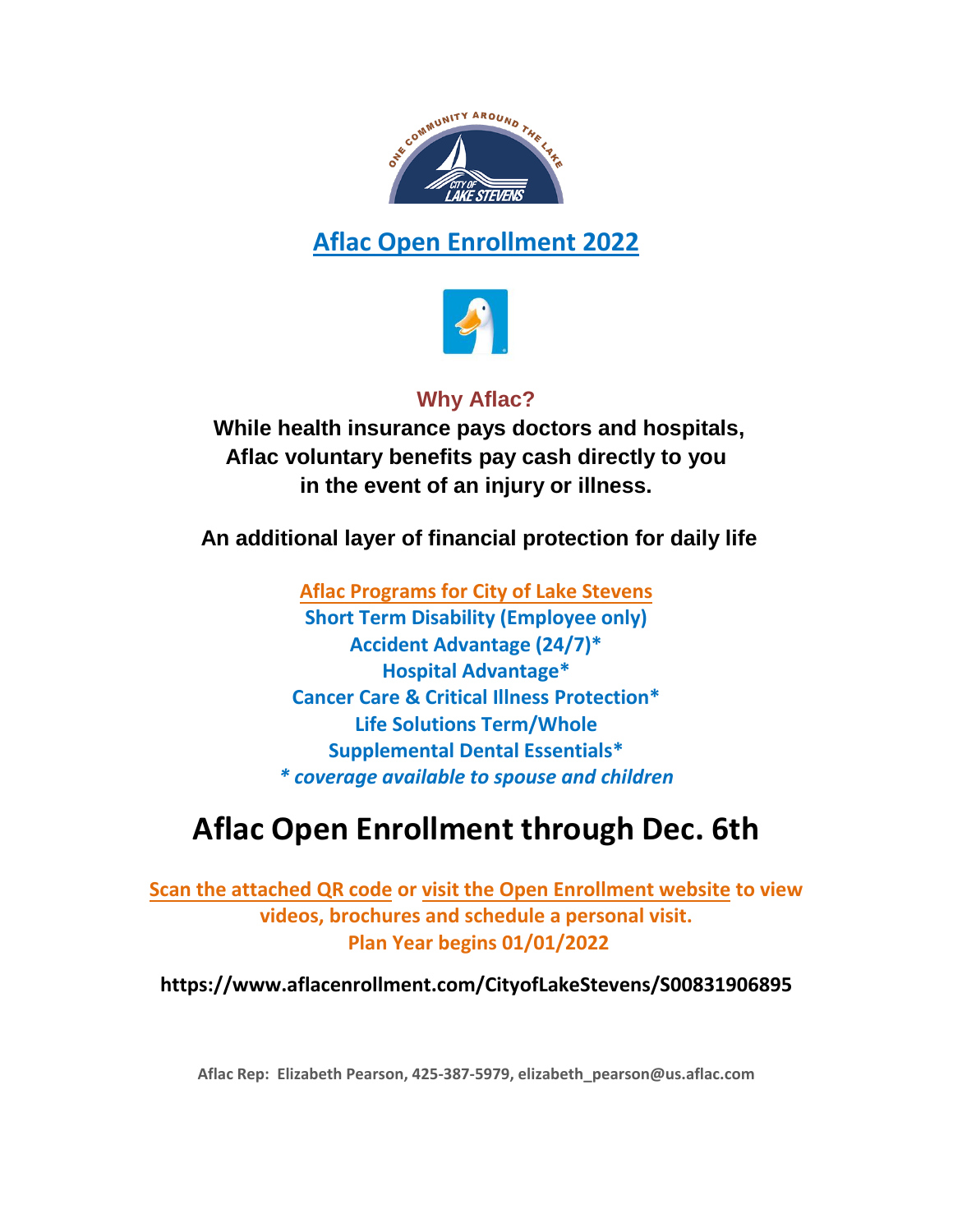

# **Scan the QR Code below to see the Aflac products offered**

Aflac helps with expenses health insurance doesn't cover, so you can care about everything else.\*



Or, visit your benefits page at: aflacenrollment.com/CityofLakeStev ens/S00831906895



\*Benefits are paid directly to you, unless assigned otherwise. Network Dental and Vision products may be paid directly to the provider.

©AFLAC INCORPORATED 2021

Aflac is a registered trademark and the marketing brand of Aflac. Inc. and its insuring subsidiaries, Insurance products are offered by the subsidiaries of Aflac, Inc.

Except in New York, individual policies, group network dental and vision policies, and certain group life policies are issued by American Family Life Assurance Company of Columbus.

Except in New York, group policies (except network dental and vision policies and certain group life policies) are issued by Continental American Insurance Company (CAIC), a wholly-owned subsidiary of Aflac, Inc. CAIC is not licensed to solicit business in New York, Guam, Puerto Rico or the Virgin Islands. In California, CAIC does business as Continental American Life Insurance Company.

In New York, all group and individual policies are issued by American Family Life Assurance Company of New York.

Worldwide Headquarters | 1932 Wynnton Road | Columbus, GA 31999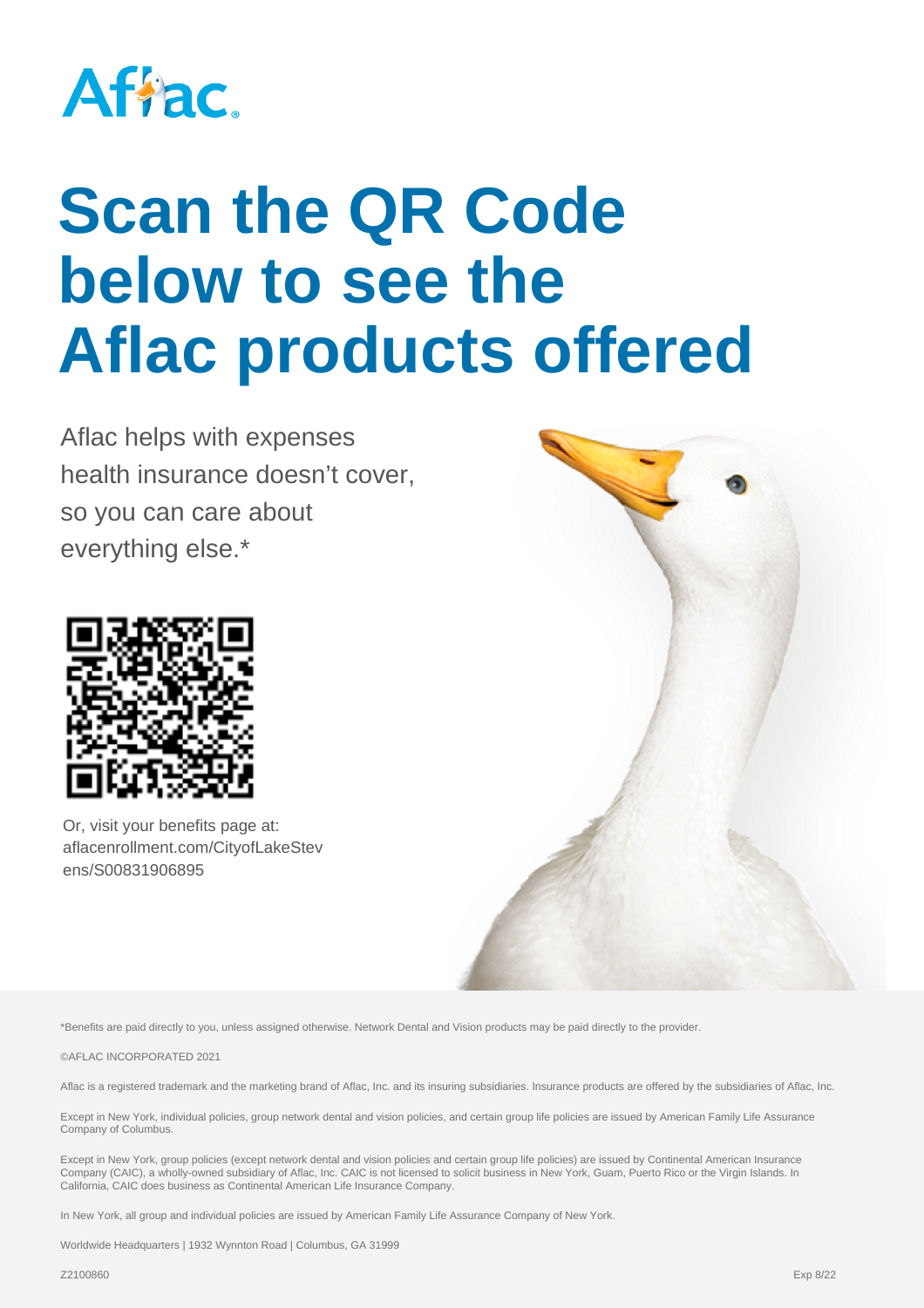

#### **City of Lake Stevens -Monthly Rates (STD and Life personal quote)**

Rate sheet prepared by Web User on 11/16/2021 7:26:55 PM. Washington Payroll Premium rates are Monthly for industry Class B.

The rates shown on this insert page are for illustration purposes only; they do not imply coverage. For more information about policy/plan benefits and limitations, please refer to the accompanying product brochure for each insurance policy/plan listed below.

#### **ACCIDENT INDEMNITY ADVANTAGE 24-HOUR LEVEL TWO - Series A-35200**

|                                   | Premium | Total   |
|-----------------------------------|---------|---------|
| 18-49 INDIVIDUAL                  | \$28.60 | \$28.60 |
| $50 - 70$                         | \$28.60 | \$28.60 |
| <b>INSURED SPOUSE</b><br>18-49    | \$38.09 | \$38.09 |
| $50 - 70$                         | \$38.09 | \$38.09 |
| <b>ONE-PARENT FAMILY</b><br>18-49 | \$43.03 | \$43.03 |
| 50-70                             | \$43.03 | \$43.03 |
| <b>TWO-PARENT FAMILY</b><br>18-49 | \$54.34 | \$54.34 |
| 50-70                             | \$54.34 | \$54.34 |

#### **AFLAC HOSPITAL ADVANTAGE PREFERRED - Option4 Series A49400**

| Age   | Individual | <b>One Parent Family</b> | Insured/Spouse | <b>Two Parent Family</b> |
|-------|------------|--------------------------|----------------|--------------------------|
| 18-75 | \$53.43    | \$72.15                  | \$89.57        | \$94.51                  |

#### **AFLAC CANCER CARE PLAN CLASSIC - Series A78300**

|       |                          | Premium | $IDR*$ (5 units) | DCR*   | <b>SDR*</b> | Total   |
|-------|--------------------------|---------|------------------|--------|-------------|---------|
| 18-75 | <b>INDIVIDUAL</b>        | \$31.72 | \$5.85           | \$0.00 | \$0.91      | \$38.48 |
| 18-75 | <b>INSURED/SPOUSE</b>    | \$53.95 | \$13.00          | \$0.00 | \$1.69      | \$68.64 |
| 18-75 | <b>ONE-PARENT FAMILY</b> | \$31.72 | \$5.85           | \$0.91 | \$0.91      | \$39.39 |
| 18-75 | <b>TWO-PARENT FAMILY</b> | \$53.95 | \$13.00          | \$0.91 | \$1.69      | \$69.55 |

*IDR\* = Optional Initial Diagnosis Rider (Series A-78050) premium 1-5 units*

*DCR\* = Optional Dependent Child Rider (Series A-78051) premium*

*SDR\* = Optional Specified Disease Rider (Series A-78052) premium*